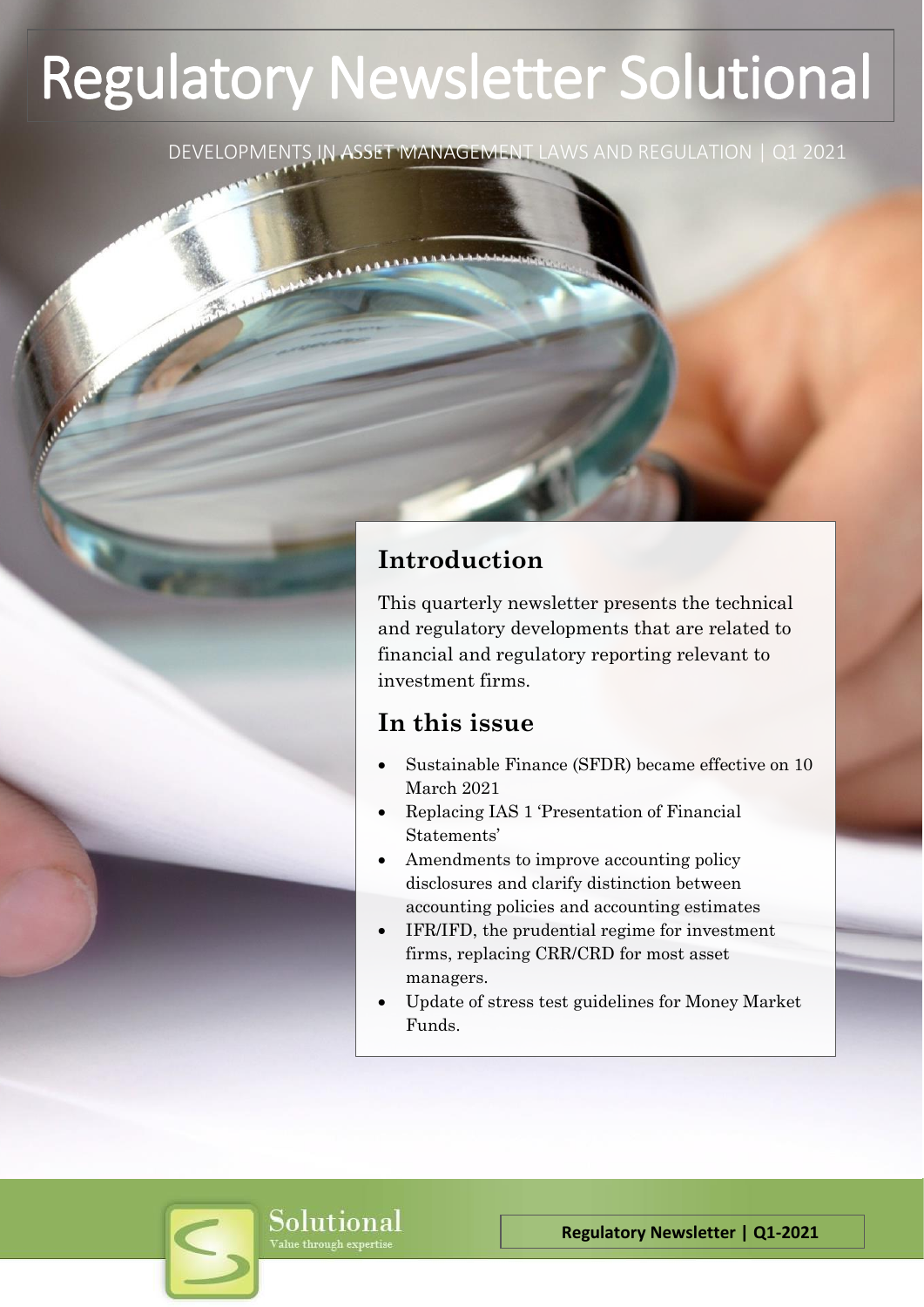# **General developments**

#### **SFDR**

As of 10 March 2021 the Sustainable Finance Disclosure Regulation (SFDR) became effective.

The SFDR contains regulations regarding the provision of information about the sustainability of investments. The SFDR consists of two levels of regulation. SFDR Level 1 concerns the main lines of regulation that follows directly from the regulation. SFDR level 2 contains the more detailed technical standards, the "Regulatory Technical Standards" (RTS).

For more details on the requirements for the annual reports we refer to the article 'Sustainable Finance' (February 2021) on our website [\(link\)](https://www.solutional.nl/wp-content/uploads/2021/02/Solutional-Onderzoek_ESG_beleid-2021.pdf).

#### **AIFMD review ESMA**

The Alternative Investment Fund Managers Directive (AIFMD) is under review by the European Commission. To provide input for this review, the European Securities and Markets Authority (ESMA) has published a letter containing their view on the AIFMD regulatory framework, including suggestions and recommendations for possible improvements.

In October 2020 the European Commission published a consultation on the AIFMD which ended at the end of January 2021. Multiple branch organizations, such as AMF, ALFI and Irish Funds took part in the consultation and have published their response and opinion.

In the short term, no changes to the AIFMD are expected. A first draft of the revised AIFMD is expected to be published in Q4-2021 with estimated effective dates for amendments in 2023 (expectation by ALFI).

#### **Brexit**

As a result from Brexit, the UK and Northern Ireland are no longer part of the EEA (European Economic Area) and thus should be classified as non-EEA in the regulatory reports where aggregated regional exposure is included or investments are reported based on regional focus. This is applicable as of February 2021.

#### **IFRS**

On 26 January 2021, the IASB continued their discussion on the feedback to its Exposure Draft 'General Presentation and Disclosures'. The Exposure Draft sets out proposals for a new IFRS standard on presentation and disclosures in financial statements, with a focus on the statement of profit or loss. This new standard will replace IAS 1 'Presentation of Financial Statements'.

The Board agreed on a plan to redeliberate the project proposals based on the received feedback.

On our website, we recently published the article [\(link\)](https://www.solutional.nl/wp-content/uploads/2021/03/Solutional-Knowledge-investors-mrt_2021.pdf) 'Replacing IAS 1 Presentation of Financial Statements' (March 2021) in which we elaborate on the relevant amendments for investment funds.

#### **Amendments to improve accounting policy disclosures and clarify distinction between accounting policies and accounting estimates**

On 12 February 2021, the IASB issued narrowscope amendments to IFRS standards to improve accounting policy disclosures and distinguish changes in accounting estimates from changes in accounting policies. Below some items relevant to investment firms.

Amendments to IAS 1 'Presentation of Financial Statements' require companies to disclose their material accounting policy information rather than their significant accounting policies.

The amendments to IFRS Practice Statement 2 provide guidance on how to apply the concept of materiality to accounting policy disclosures.

The IASB issued amendments to IAS 8 Accounting Policies, Changes in Accounting Estimates and Errors. These amendments clarify how companies should distinguish changes in accounting policies from changes in accounting estimates. Changes in accounting estimates are applied prospectively only to

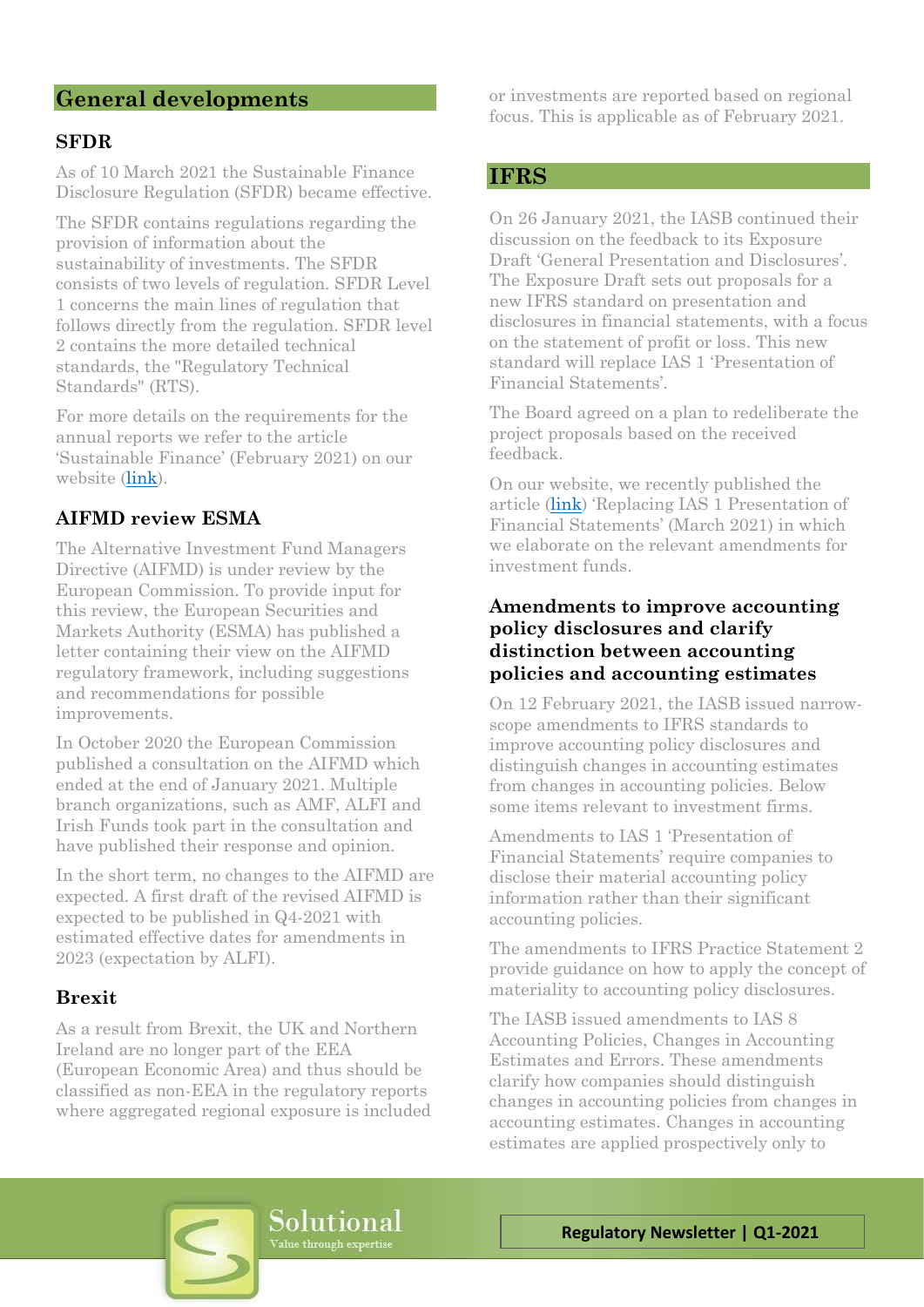future transactions and other future events. Changes in accounting policies are generally also applied retrospectively to past transactions and other past events.

These amendments will be effective for periods beginning on or after 1 January 2023.

## **Education material on Going Concern requirements**

On 13 January 2021, the IASB published educational material to support consistent application of IFRS standards with respect to going concern assessments.

In the current stressed economic environment, resulting from the COVID-19 pandemic, going concern assessments may require a greater degree of judgement than usual. The educational material brings together the requirements in IFRS Standards relevant for going concern assessments.

The material does not change or add anything to existing requirements.

# **Financial instrument with characteristics of Equity**

The IASB met on 16 February 2021 to discuss:

- potential refinements to the disclosures an entity would be required to make about the financial instruments it issues; and
- the classification of financial instruments with obligations that arise only on liquidation.

The IASB discussed challenges in accounting for financial instruments with obligations that arise only upon liquidation of an entity. The IASB also discussed potential classification, presentation and disclosure requirements to address those challenges.

The IASB tentatively decided not to change how such instruments should be classified; but instead to develop presentation and disclosure requirements in relation to them.

## **COVID-19-related rent concessions beyond 30 June 2021**

On 28 May 2020, the IASB issued COVID-19- Related Rent Concessions, which amends IFRS 16 'Leases'. The amendment permits lessees, as a practical expedient, not to assess whether particular rent concessions occurring as a direct consequence of the COVID-19 pandemic are lease modifications and to account for those rent concessions as if they were not lease modifications.

One of the conditions is that the practical expedient only applies to rent concessions for which any reduction in lease payments only affects payments originally due on or before 30 June 2021.

The IASB held a supplementary meeting on 4 February 2021 to consider whether to extend the period that the practical expedient in paragraph 46A of IFRS 16 Leases is available. The view of the IASB is that the COVID-19 pandemic is still at its height and the IASB has received information that lessors are providing rent concessions to lessees beyond 30 June 2021. As a result, the IASB decided to extend the application period to 30 June 2022.

#### **EU endorsements**

In 13 January 2021, the European Financial Reporting Advisory Group (EFRAG) endorsed the amendments to IFRS 9, IAS 39, IFRS 7, IFRS 4 and IFRS 16 re 'Interest Rate Benchmark Reform' – Phase 2 with effective date 1 January 2021. This is the second part of the two-phase project on 'Interest Rate Benchmark Reform' which the IASB completed in the third quarter of 2020.

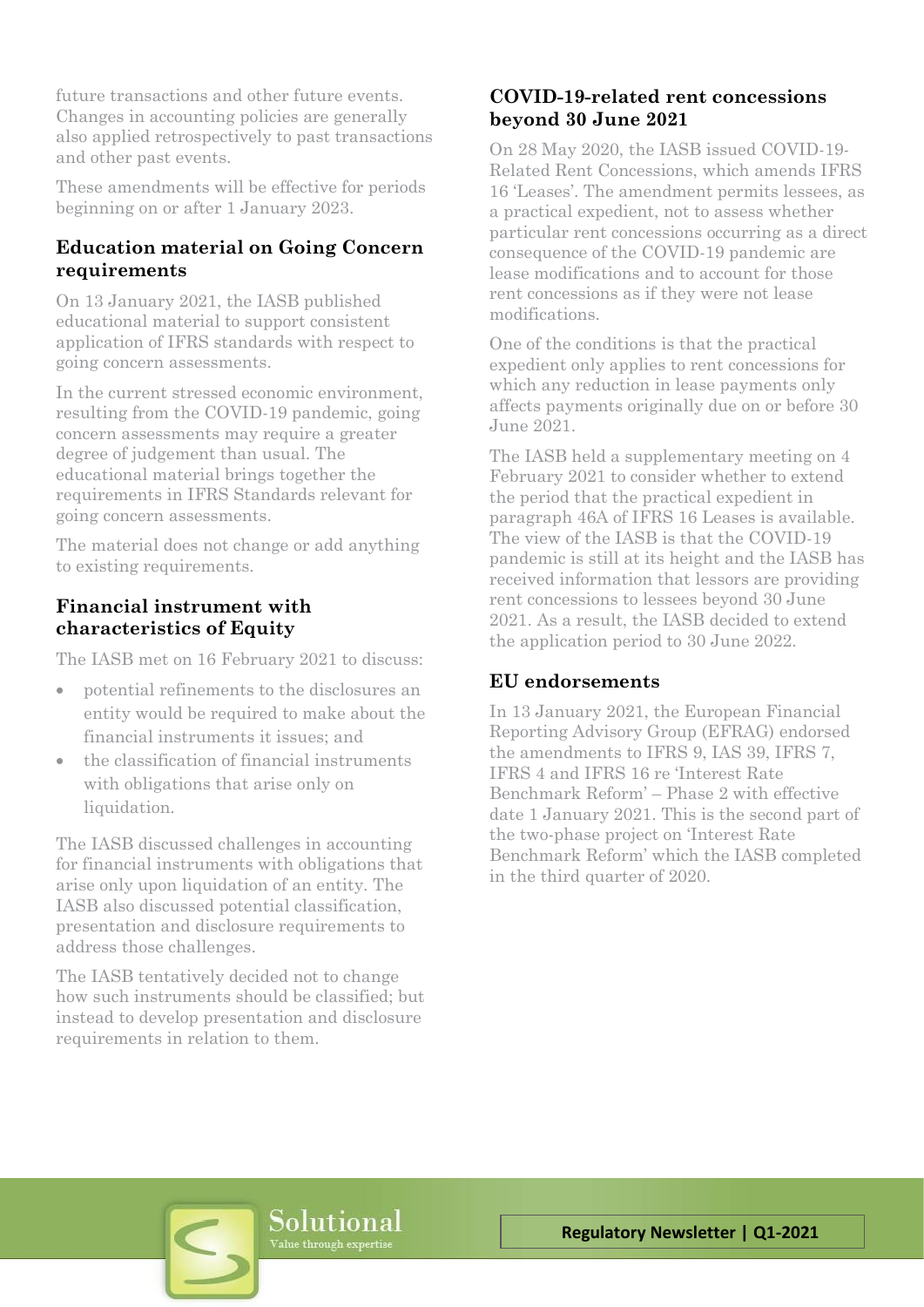# **Dutch GAAP**

# **RJ 2020 (applicable 1 January 2021)**

In Q4 2020, the RJ published their RJ 2020 Standards including all Dutch accounting standards applicable for reporting periods starting on or after 1 January 2021. The below RJ Uiting could be relevant for investment funds and has been processed in the 2020 standards.

#### **RJ-Uiting 2019-15**

RJ-Uiting 2019-15 'Draft guidance on Revenue Recognition' was published in November 2019 and because of its importance the RJ decided to fully include process the amendments in the RJ 2020 Standards (270 'De winst-enverliesrekening' en 221 'Onderhanden projecten'). The amendments will apply for reporting periods starting on or after 1 January 2022.

The RJ has analyzed IFRS 15 'Revenue from Contract with Customers' and does not intend to fully implement IFRS 15 in the Dutch Standards. The main reason for this is that the implementation costs would not be feasible considering the combination of the requirements and the target group. The RJ will include in the amended standards more examples and clarifications and some specific additional requirements. The option will remain for entities to fully apply IFRS 15.

#### **RJ115 amendments**

The definition of materiality has been added to RJ115. As a result RJ150 correction of prior period errors has been updated. The purpose of the change is to clarify when a error is material. The following examples have been included in RJ150 as example:

- Incorrect processing
- Incorrect valuation and/or income recognition
- Incorrect classification and presentation
- Incorrect or incomplete disclosures

The following RJ-Uitingen have **not** been processed as they do not contain new requirements, but are meant to give additional guidance for specific topics:

- RJ-Uiting 2018-7 Considerations for the treatment of cryptocurrencies in the financial statements
- RJ-Uiting 2019-17 Considerations for the impact of IBOR-reform on hedge accounting
- RJ-Uiting 2020-5 Impact of the coronavirus on the financial statements 2019
- RJ-Uiting 2020-6 Example of coronavirus disclosures on the financial statements 2019
- RJ-Uiting 2020-7 Temporary law COVID-19 Justice and Security
- RJ-Uiting 2020-7 Impact fiscal reserve coronavirus on the financial statements 2019

## **RJ Uiting 2021-1**

On 14 January 2021, the Dutch Accounting Standards Board ('RJ') issued a new directive RJ Uiting 2021-1 'Clarifying application of combination 3 (the application of IFRS for the consolidated financial statements in combination with application of Title 9 Book 2 of the Dutch Civil Code for the separate financial statements) in the separated financial statements and valuation of property for own use in the separated financial statement at top entity level. RJ-Uiting 2021-1 includes improvements and clarifications on the previously issued RJ-Uiting 2020-11 based on the comments received by the RJ. With the proposed changes, the RJ aims to improve the conceptual framework when applying combination 3. The main changes concern RJ 100 'Inleiding', RJ 213 'Vastgoedbeleggingen' and RJ 214 'Financiële vaste activa'.

#### **RJ Uiting 2021-2**

On 1 February 2021, RJ-Uiting 2021-2 was issued. Previously, RJ-Uiting 2019-17 considered the influence of the IBOR-reform in phase 1. RJ-Uiting 2021-2 shows us the conclusion of the RJ that there is no requirement to change the current standards and that with application of hedge accounting,

Solutional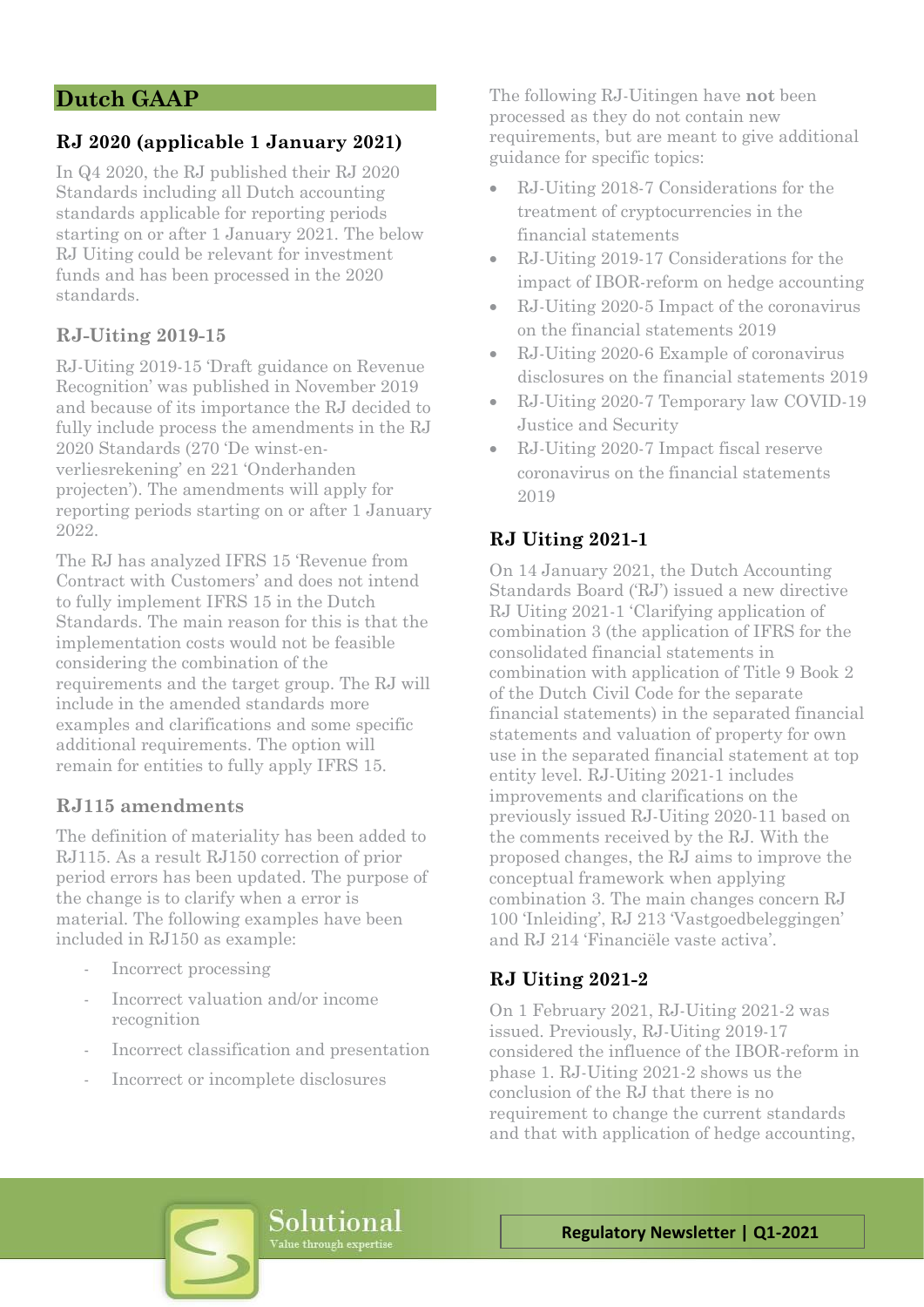the hedge ineffectiveness as a result of the IBOR-reform will be accounted for according to the current requirements of RJ 290 'Financial Instruments'.

#### **AIFMD Annex IV**

In The Netherlands, the Supervision on AIMFD Annex IV Reporting transfer from the Dutch National Bank (DNB) to the Autoriteit Financiële Markten (AFM) as of 1 July 2021. The AFM has started a test project where large asset managers have received specific instructions to perform tests in order to ensure that the transfer to the AFM system will run smoothly. The AFM system will be used for all asset managers with a requirement to issue AIFMD Annex IV reporting.

#### **UCITS**

On 6 January 2021, the ESMA launched a Common Supervisory Action (CSA) on the supervision of costs and fees of UCITS across the EU. The CSA will be conducted during 2021. The CSAs aim is to assess the compliance of supervised entities with the relevant costrelated provisions in the UCITS framework, and the obligation of not charging investors with undue costs. For this purpose, the NCAs will take into account the supervisory briefing on the supervision of costs published by ESMA in June 2020. The CSA will also cover entities employing Efficient Portfolio Management (EPM) techniques to assess whether they adhere to the requirements set out in the UCITS framework and ESMA Guidelines on ETFs and other UCITS issues.

#### **Statistical Reporting**

# **BSI (part of DRA)**

In October 2020, the DNB has issued a new Balance Sheet Items (BSI) taxonomy, version 2.0.0. The taxonomy is available on the DNB website. The new taxonomy is applicable as of the first quarter of 2022.

# **SOLVENCY II (TPT/QRT)**

No updates during Q1-2021

#### **FTK**

On 4 January 2021, DNB issued a letter ('Statenbrief 2021') to notify pension funds on the updated FTK taxonomy. Version 2.1.0 of the taxonomy will be replaced by version 2.3.0. The update only includes technical amendments such as stricter validation rules and adjusted options in the drop down menu's.

The new taxonomy relates to all the FTK reports with a reference period in 2021, the FTK annual statements 2020 and the recovery plan ('Herstelplan').

## **MMFR**

On 16 December 2020, the European Securities and Markets Authority (ESMA) published an update of guidelines on MMF stress tests under the Money Market Funds Regulation (MMFR). The updated guidelines apply from two months after the date of publication of the guidelines on ESMA's website in all EU official languages.

The updates take account of MMFs recent experience during March 2020, particularly in relation to redemption scenarios due to the COVID-19 pandemic. The risk parameters have been modified in light of recent market developments. ESMA, in calibrating the new risk parameters, has worked closely with the European Systemic Risk Board and the European Central Bank.

#### **EMIR**

On 28 January 2021, ESMA updated the EMIR Q&A's. The updated Trade Repository (TR) Q&A 3b explains how to report the direction of derivatives in specific cases that are described. A new Q&A for Trade Repositories clarifies the steps to be taken for the due termination of derivatives when the reporting counterparty ceases to exist. It also specifies how to deal with non-terminated reports of inactive (dissolved)

Solutional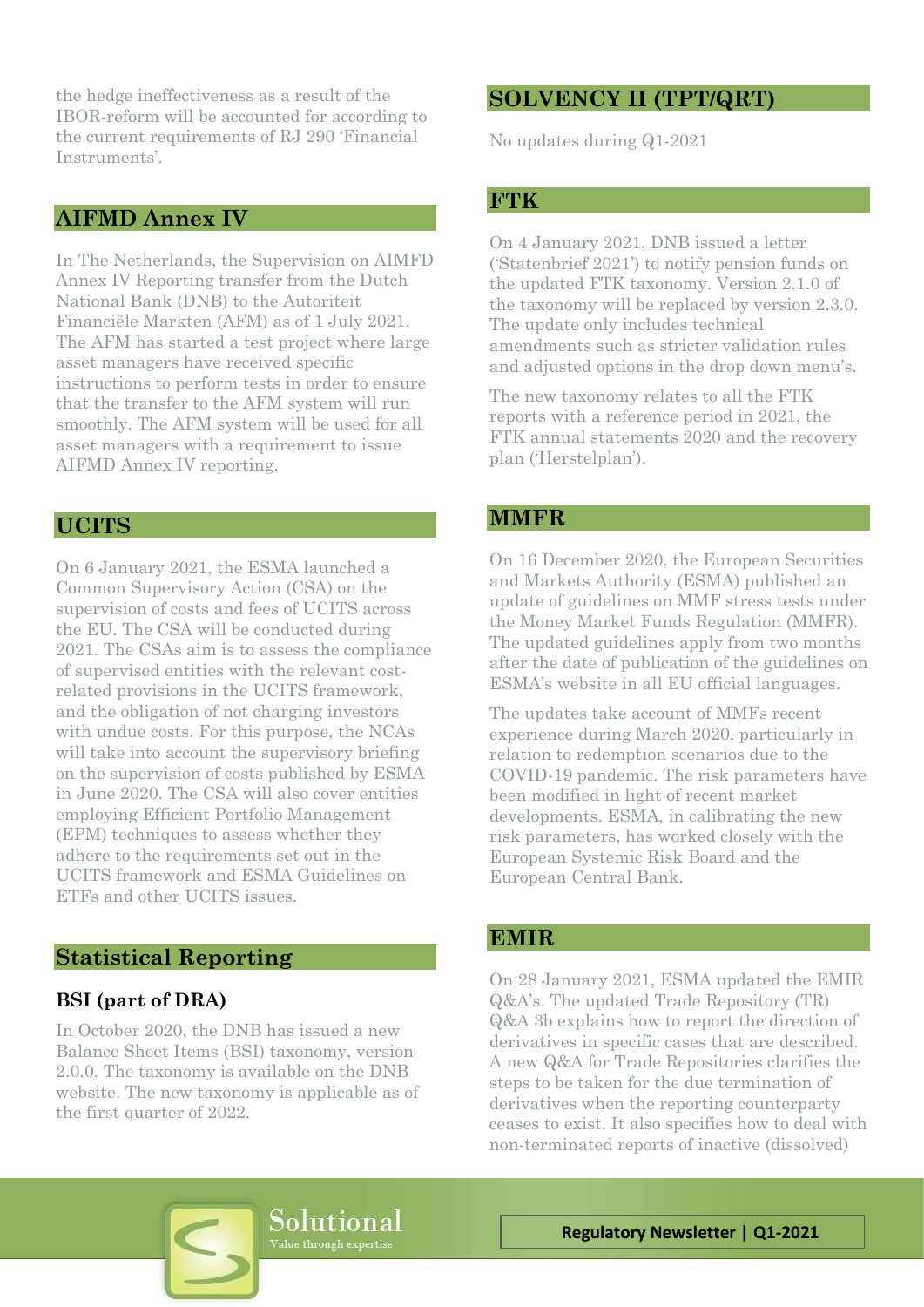counterparties to ensure that accurate information is provided to the authorities.

#### **MIFID**

European MIFID Template (EMT) V3.1 has been endorsed by the FinDatEx Steering Group. This is an interim version of the EMT to facilitate compliance with SFDR Level 1 requirements as of 10 March 2021. EMT V3.1 and V3.0 coexist and cannot be merged. In comparison to V3.0, data field 56 has been updated and data fields 95-98 added.

#### **PRIIPS**

On 3 February 2021, the European Supervisory Authorities - ESAs (consisting of the EBA, EIOPA and ESMA) submitted the draft Regulatory Technical Standards (RTS) on amendments to the key information document for packaged retail and insurance-based investment products (PRIIPs) to the European Commission.

While some national competent authorities at EIOPA's Board continued to express reservations on the draft RTS, they supported the proposal based on further details provided by the European Commission on their approach to the broader review of PRIIPs Regulation, namely that the review will thoroughly examine the application of the PRIIPs framework, including:

- how to achieve better alignment between PRIIPs, Insurance Distribution Directive and Markets in Financial Instruments Directive II regarding provisions on costs disclosure;
- the scope of products as foreseen by the PRIIPs Regulation;
- how to ensure that the KID contains the key information necessary for retail investors while avoiding too much or too complex information for these investors;
- how to allow the creation of a digitalised KID allowing layered information and reviewing the default paper basis of the

KID, taking into account the specific challenges for different types of products (e.g. multi-option products (MOPs));

• the need for a more tailored approach, such as for MOPs, in order to maximise understanding and use of the information, while continuing to allow for comparability of similar products.

# **IFR/IFD**

On 26 June 2021, the new prudential regime for investment firms will become effective. This will replace the current CRR/CRD regime for most of the investment firms that have a license under MIFID II.

Under the new regime, investment firms are classified into the following categories:

Category 1 (remain under CRR/CRD regime)

- Investment firms engaging only in proprietary trading.
- Investment firms that have  $> \epsilon$  30 billion in assets (banking license requirement).
- Investment firms that have  $\geq \epsilon$  15 billion in assets (MiFID license and solvency requirements under CRR/CRD).
- Investment firms for which the supervisory authorities use their discretionary power to subject these firms to the CRR/CRD regime.

#### Category 2

• Investment firms that do not classify for category 1 or 3.

Category 3 (smaller firms; proportionality when applying the IFR/IFD regime)

- Investment firms that have  $\leq \epsilon$  1.2 billion in assets under management/advice.
- Investment firms that do not engage in proprietary trading.
- Investment firms with cash trades  $\leq \text{\ensuremath{\mathfrak{E}}}$  100 million/day or <1 billion/day for derivatives.

In order for an investment firm to qualify for category 3, a calculation of the K-factors is

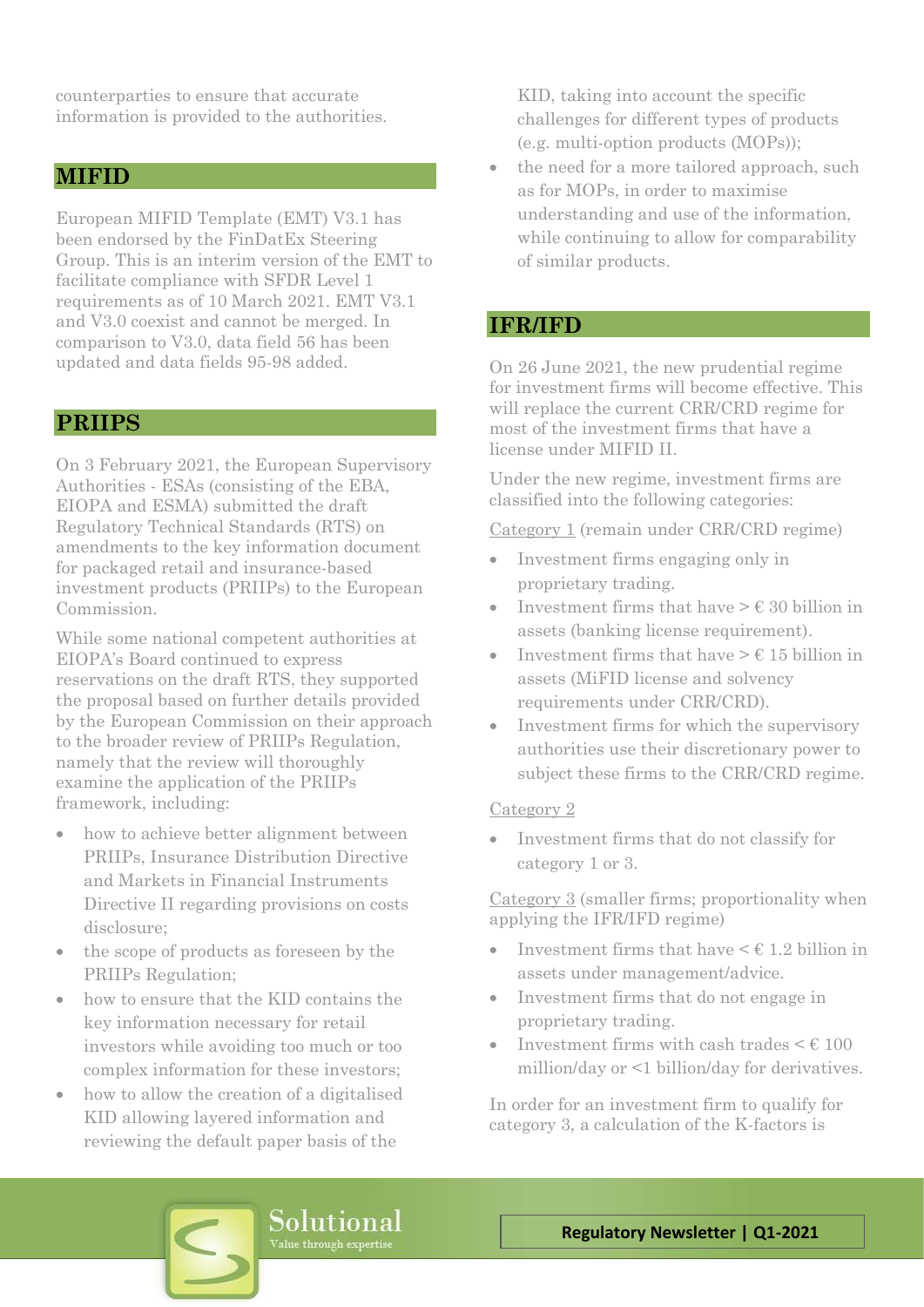required according to article 12 IFR. The Kfactor graph by DNB is included below.

The first reporting cycle will take place in Q4- 2021 and cover the situation at 30 September

2021. The current reporting templates FINREP/COREP will be adjusted to comply with the IFR/IFD regime.